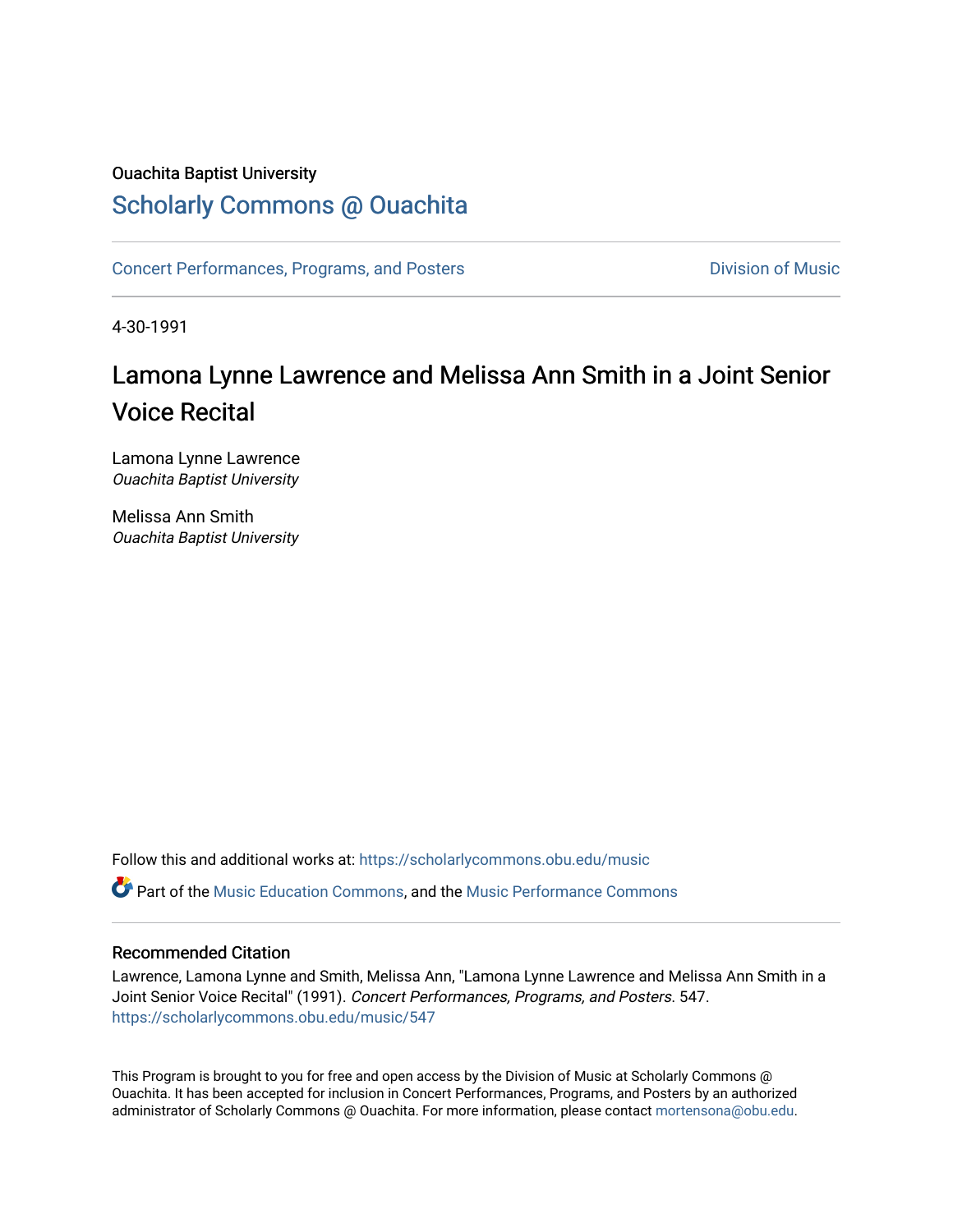## Ouachita Baptist University School of Music

presents

Lamona Lynne Lawrence

Terri D. Lucas, pianist

and

**Melissa Ann Smith**<br>Soprano

Kiri Tan, pianist

in Senior Recital

April 30, 1991 7:30 p.m. Mabee Fine Arts Recital Hall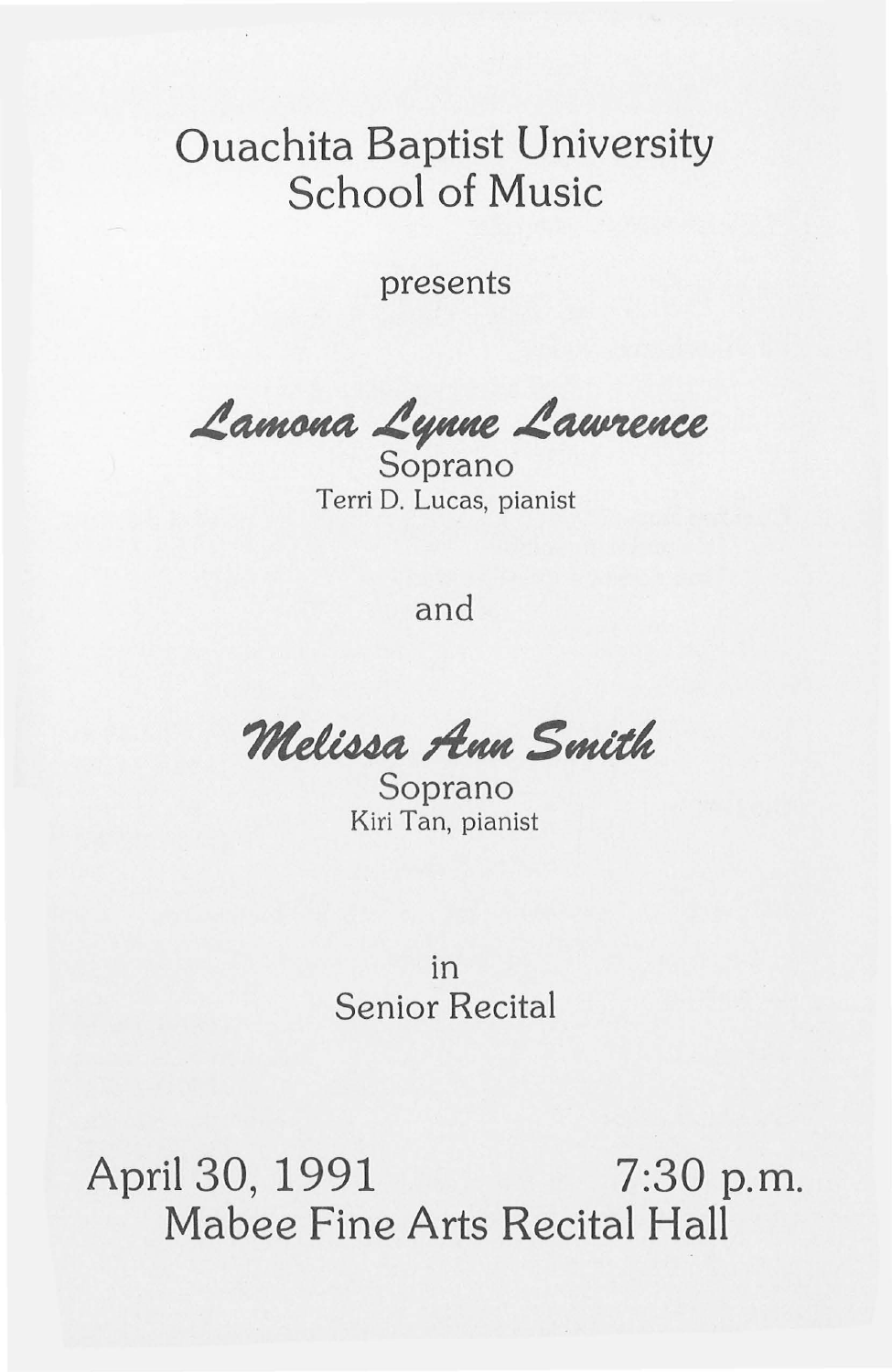My Jesus is My Lasting Joy Dietrich Buxtehude

(1637-1707)

Mr. Robert Green, organist<br>Mr. Alex Ennes, violin Dr. Edv Dr. Edward Lyon, violin

Miss *Lawrence* 

#### II

Cosi fan tutte In uomini, in soldati Una donna a quindici anni Miss *Smith* 

W.A. Mozart (1756-1791)

#### **III**

Dans la Forêt du Charme

Die Lorelei

Miss *Lawrence* 

**IV** 

Zueignung

Widmung

Sapphische Ode

Der Schmied

Richard Strauss (1864-1949) Robert Schumann (1810-1856) Johannes Brahms (1833-1897)

Miss *Smith* 

Ernest Chausson (1855-1899)

> Franz Liszt (1811-1886)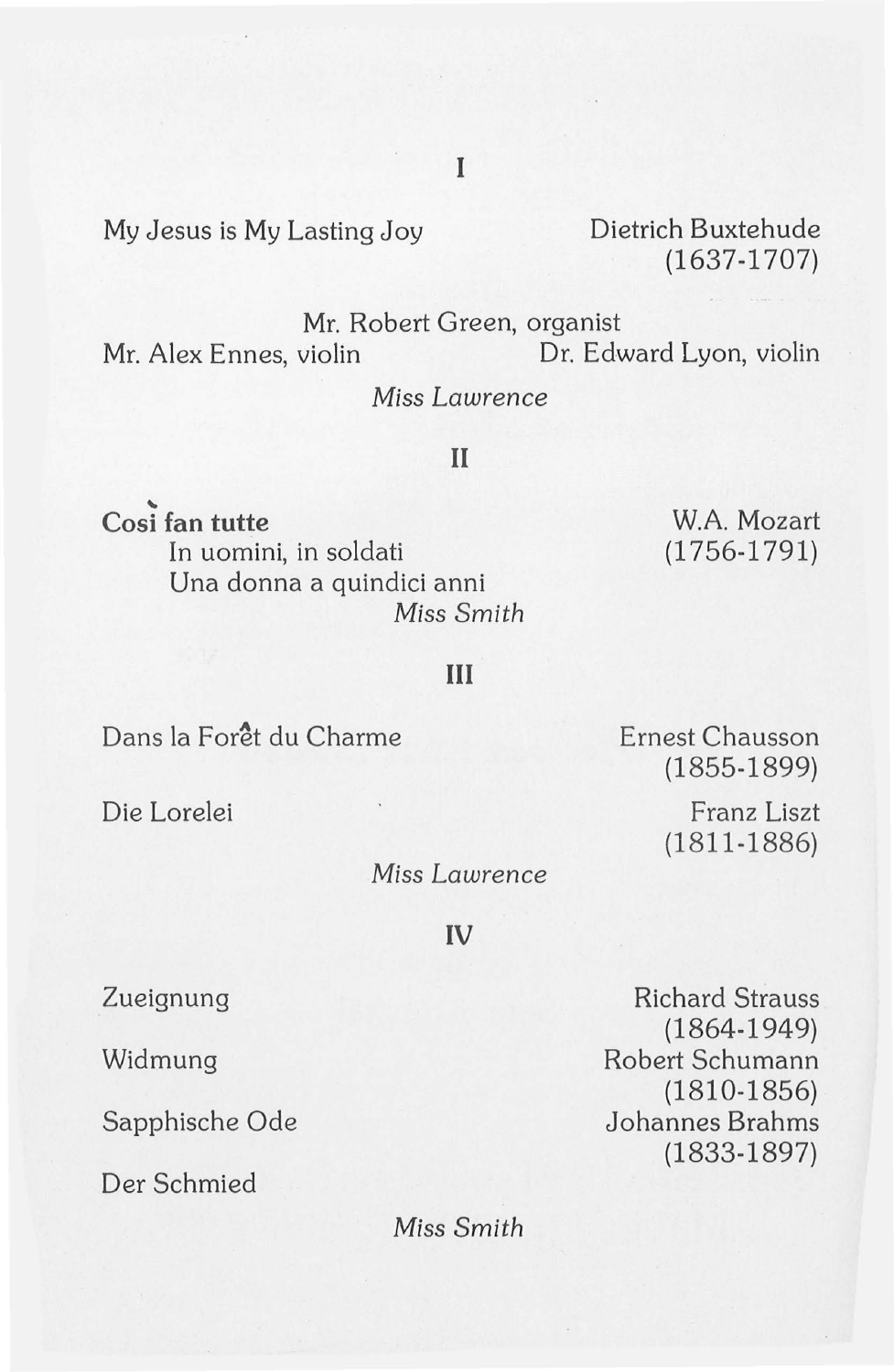La Bohème Mi chiamano Mimi Giacomo Puccini (1858-1924)

Claude Debussy (1862-1918)

Miss *Lawrence* 

**VI** 

II pleure dans mon coeur

Mandoline

Miss *Smith* 

#### **VII**

**Bachianas Brasileiras** No. **5** 

I. Aria (Cantilena) II. Dansa (Martelo) Heitor Villa-Lobos (1887-1959)

Miss *Lawrence* 

#### **VIII**

**I Hate Music! Leonard Bernstein** A Cycle of 5 Kid Songs for Soprano (1918-1990)

Miss *Smith* 

At the conclusion of the recital, the members of Epsilon Delta Chapter of Sigma Alpha Iota will sing the chorale.

#### **v**